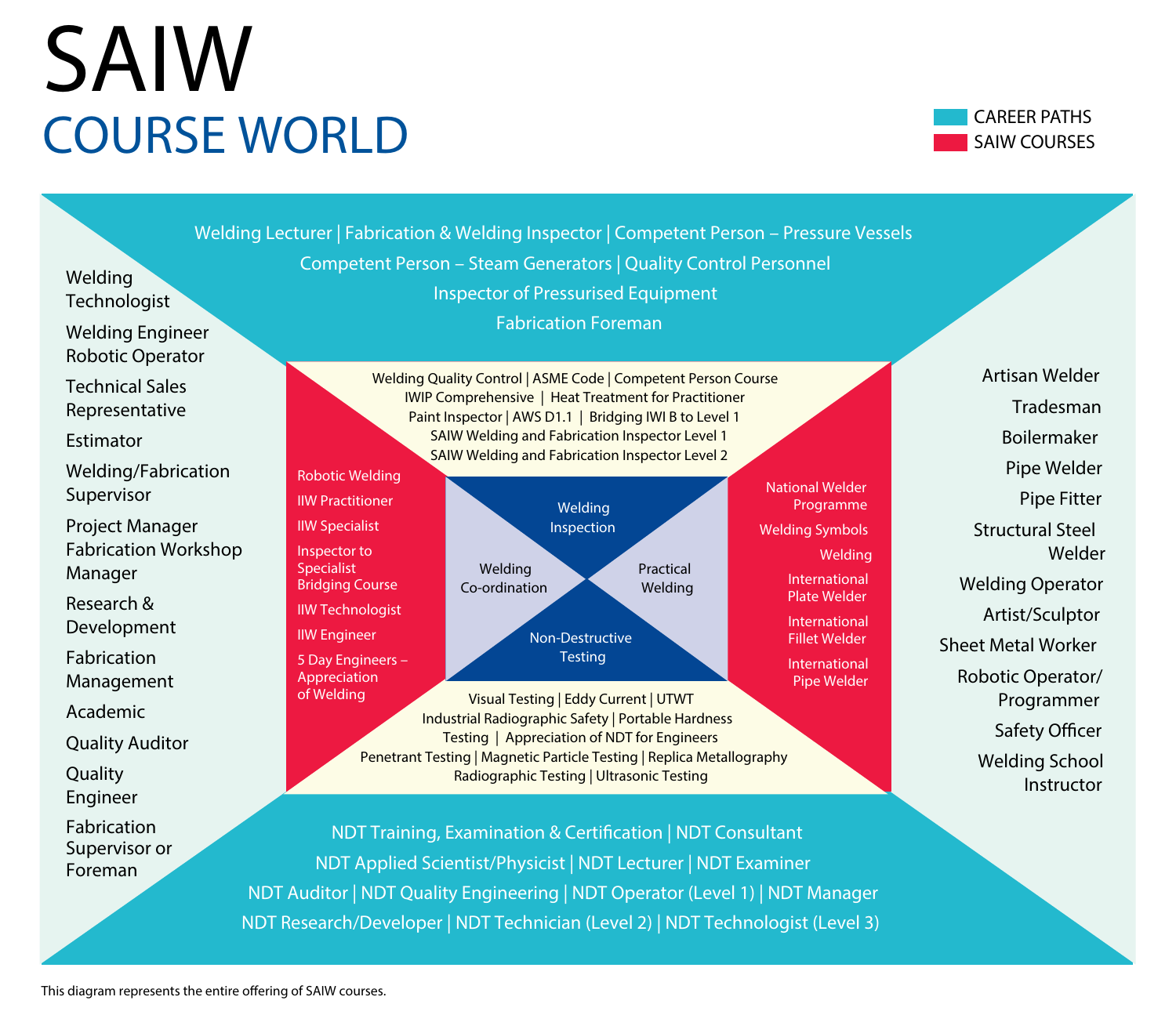Welding Lecturer | Fabrication & Welding Inspector | Competent Person – Pressure Vessels Competent Person – Steam Generators | Quality Control Personnel Inspector of Pressurised Equipment

Fabrication Foreman

Welding Engineer Robotic Operator Technical Sales

Representative

Estimator

Welding **Technologist** 

Welding/Fabrication Supervisor

IIW Practitioner IIW Specialist Inspector to Specialist

IIW Engineer

Appreciation

Project Manager Fabrication Workshop Manager

Research &

Development

Fabrication

Management

Academic

Quality Auditor

Quality

Engineer

Fabrication

Supervisor or

Foreman

Welding Quality Control | ASME Code | Competent Person Course IWIP Comprehensive | Heat Treatment for Practitioner Paint Inspector | AWS D1.1 | Bridging IWI B to Level 1 SAIW Welding and Fabrication Inspector Level 1 SAIW Welding and Fabrication Inspector Level 2



Visual Testing | Eddy Current | UTWT Industrial Radiographic Safety | Portable Hardness Testing | Appreciation of NDT for Engineers Penetrant Testing | Magnetic Particle Testing | Replica Metallography Radiographic Testing | Ultrasonic Testing of Welding

National Welder Programme Welding Symbols Welding International Plate Welder International Fillet Welder

> International Pipe Welder

Artisan Welder Tradesman Boilermaker Pipe Welder Pipe Fitter Structural Steel Welder Welding Operator Artist/Sculptor Sheet Metal Worker Robotic Operator/ Programmer Safety Officer Welding School Instructor

NDT Training, Examination & Certification | NDT Consultant NDT Applied Scientist/Physicist | NDT Lecturer | NDT Examiner NDT Auditor | NDT Quality Engineering | NDT Operator (Level 1) | NDT Manager NDT Research/Developer | NDT Technician (Level 2) | NDT Technologist (Level 3)